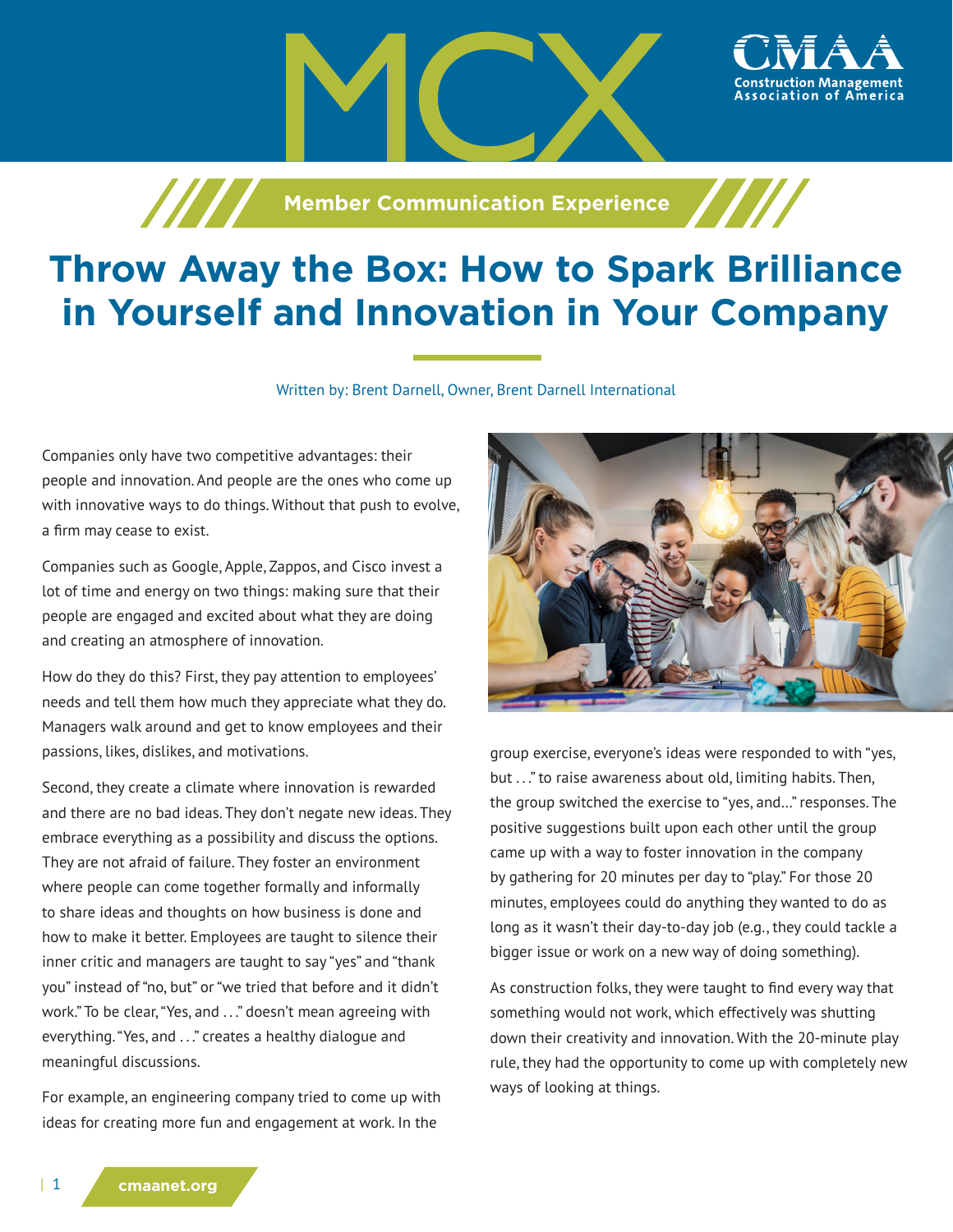#### **Framework for Innovation**

What is the atmosphere at your company? Is it open to new ideas and innovation? Thinking differently is essential to surviving in this economy. Early designers of flying machines used movable wings because it emulated a bird in flight, but it wasn't until the paradigm was shifted with fixed wing aircraft that manned flight became possible. Artificial hearts emulate a real heart with chambers and a flow of blood that causes a heartbeat, but the latest innovation in that arena is an artificial heart with a simple pump that continuously flows the blood through the body. There is no heartbeat.

77

These paradigm shifts led to efficient and simple solutions, but it took someone to look at the way things were being done and say, "what if…"

Companies are starting to wake up to this fact about innovation. What if they started hiring MFAs (masters of fine arts) instead of MBAs? Would these creative people give companies the competitive edge they need?

What is your expertise? What are your employees' talents? How can you leverage that in a business setting to create new revenue streams? Don't think about how you've always done business. Think about what value you and your people bring and see if that is applicable in other areas. Get a group discussion going and brainstorm this concept. You never know where it will lead.

Some people resist embracing creativity and innovation because they think there are no rules, boundaries, or processes involved. But there are some great methodologies out there that serve as frameworks for innovation. One of them is from [Stanford's Institute of Design](http://dschool.stanford.edu/). This five-step process is amazing for design and problem-solving.

- **1. Empathize:** Ask end users a lot of questions and find out the needs and criteria for the solution. Put yourself in their shoes. What is the perfect desired outcome?
- **2. Clearly define the problem:** Einstein said if he had one hour to solve a problem, he would spend 55 minutes defining the problem. By clearly defining the problem, the solution becomes more apparent. NASA asked: "How do we get a pen to write in space?" They spent a lot of money coming up with a space pen that could write in zero gravity. The Russians defined the problem differently. They asked: "How

can we write in space?" The answer was simple: Use a pencil.

- **3. Ideate:** Brainstorm and come up with as many solutions as possible.
- **4. Prototype:** Actually build one of the solutions.
- **5. Test:** Check to see if it works. If not, go back and create another prototype or go back even further to ideation.

### **A Note on Adaptability**

Darwin's "survival of the fittest" quote is usually taken out of context. By "fittest," he didn't mean the strongest. He meant the one who could adapt. Those are the ones who survive.

The movie "Moneyball" is a great reminder of this concept. Billy Beane, the general manager of the Oakland Athletics, wanted to change the game of baseball by abandoning the traditional scouting process and using statistical analyses to find the "right" players who could attain the correct number of runs and wins to earn a playoff slot. It worked quite well. The Athletics won 20 games in a row, setting a new baseball record. Although the Athletics never won a championship, they consistently had good teams even though their budget was 40 percent smaller than some other big league teams' budgets. The ROI on this approach is undeniable.

### **15 Ways to Spark Corporate Creativity**

So, how do we think differently about the construction business? Many of the following concepts are a bit outrageous. But many of them also are not new; they come from companies that do these things already. Perhaps there are ways to adapt these ideas to the construction industry and your business.

**1. Start each meeting with an innovation exercise.** There are thousands on the internet. Example: This is a pen. Hold up a pen and say, "this is a pen". The next person takes the pen and says, this isn't a pen, this is a \_\_\_\_\_\_\_\_\_\_ and makes something up. It can be anything. The next person takes the pen and says, this isn't a (the second person's idea), this is a \_\_\_\_\_\_\_\_\_\_\_\_. Keep it going for as long as you come up with interesting ideas. You can also make it practical. Ask about current company or project issues. This is a great way to brainstorm.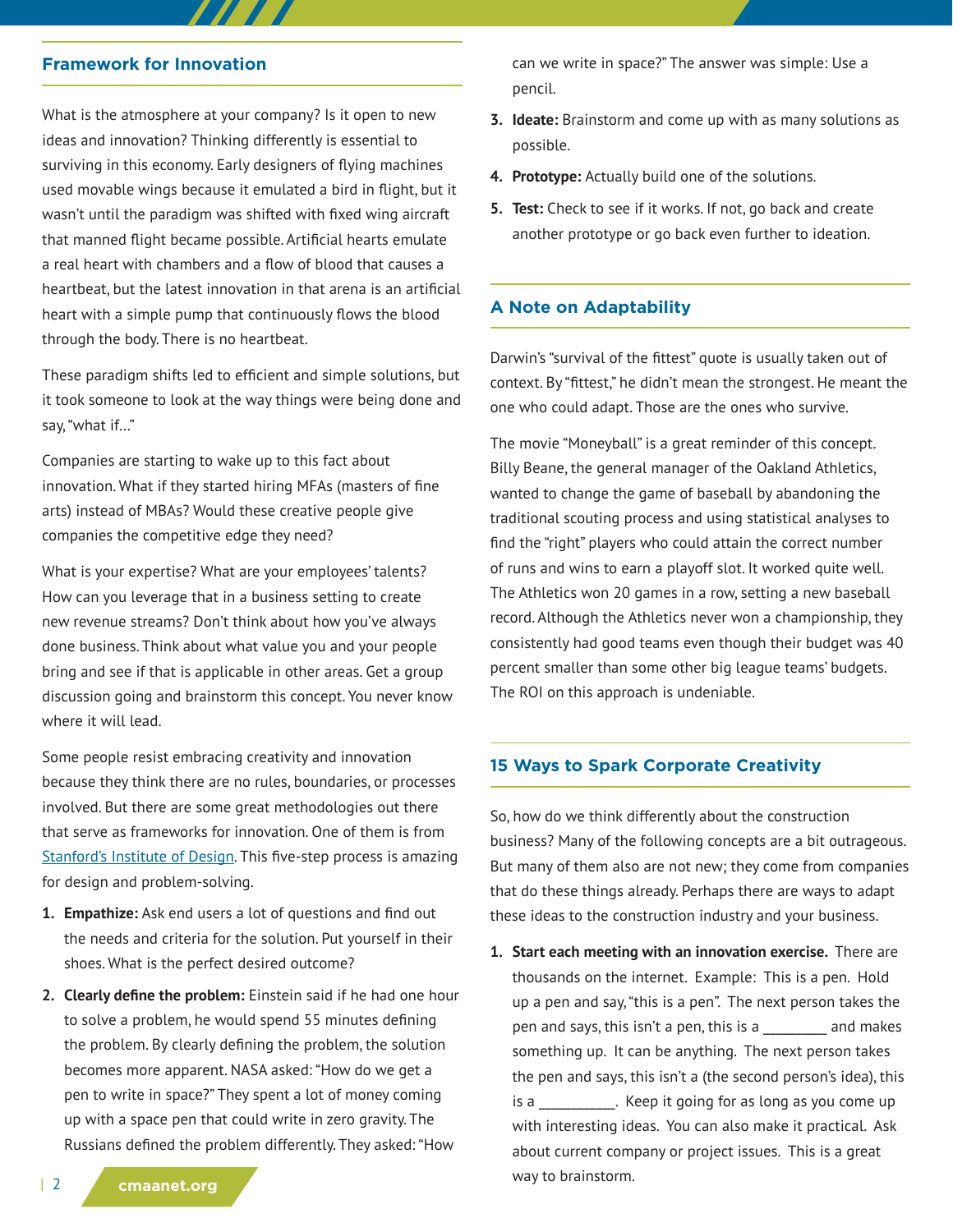- **2. Innovation roundtables.** Create diverse innovation roundtables that meet periodically. Use "Yes, and …" and brainstorm. Ask the question: Why are we still doing this? How can we do it better? Is there a technological solution?
- **3. Play at least 20 minutes per day.** For 20 minutes every day, make it a rule that everyone must play. Have games at the office and on the project. Let your brain take a break and just have fun. You will be amazed at what this creates.
- **4. Create a physical environment for innovation.** Incorporate a lot of colors and textures things that excite your brain. Have common areas for collaboration and play areas to have fun.
- **5. Reward Innovation and take more risks.** The risk-averse nature of the construction industry stifles creativity and innovation. Reward innovation, cultivate it, and revel in it. Don't condemn ideas that didn't work; just move on to the next one. Edison found 999 ways that a light bulb didn't work before he came up with one that did.
- **6. Add quiet rooms.** Create a room to listen to music, have quiet time, or take a power nap. There have been dozens of studies showing spikes in productivity with this type of setup.
- **7. Make every employee do anything other than work for one hour a day.** It can be anything from surfing the web to rollerblading. This gives them some downtime and clears their head for thinking in innovative ways. Employees will be more creative, less stressed, and more satisfied.
- **8. Let employees bring pets or children to work.** This decreases stress and can increase employees' time at work.
- **9. Create a results-oriented work environment.** Let employees set their own work hours and self-direct what they want to work on. Management can set work goals, but not tell employees how or when they need to be done. Depending on the position and the project, there are many days where employees could work from anywhere.
- **10.Collaborate with each other (industry-wide, even competitors) on best practices for marketing, purchasing, procurement, and delivery.** Help each other and share the rewards. Come from a place of abundance where there is enough work for everyone.
- **11.Give employees as much time off as possible during the workweek and for vacation without checking in.** This is vital

for your employees to recharge their health and well-being, as well as their longevity.

- **12.Spread love inside and outside of the company.** Work doesn't always have to be serious.
- **13.Re-brand the company and fill it with spirit.** Most contractors' and engineers' brand says trustworthy, reliable, stable, ethical, and probably a list of other very nice words. But these words are a bit stuffy. Look at most commercials on television for a variety of products and services. All of them are filled with positive emotions: Coke: Open Happiness. Love: It's what makes a Suburu a Suburu. Harley Davidson doesn't sell motorcycles—they sell freedom and independence. Construction has really missed the boat. The company that figures out how to brand itself with fun, love, humor, innovation, and creativity will rise above the competition.
- **14.The High Five Gauntlet.** When someone has a great idea, set up a gauntlet in the office or on the project and have the person with the idea "run the gauntlet". They will run between two rows of people giving high fives to both sides.
- **15.Standing Ovations.** Whenever someone comes up with an idea or creative solution at any time (during a meeting, at lunch, etc) get in the habit of giving that person a standing ovation. Everyone can get in on this celebration and you can expand the reason for the ovation such as good news, a great win, a safety or other project milestone, a birthday, or an anniversary.

As a bonus idea, what if you came up with a completely new way of delivering construction services? What if you used a [GoFundMe](https://www.gofundme.com/) model as a way to finance a building? What if you built projects for free and received a percentage of the rents for the next 20 years and made 10 times what you would have made with the traditional model? What if you became more of a service contractor that took care of clients from cradle to grave? You could help with the initial design, financing, and building, as well as maintain the building throughout its life. That is a continuous revenue stream instead of a payfor-services model. Companies like IBM, AT&T, and HP are adopting this model. They no longer sell products; they create a relationship for life.

Owners are starved for this type of approach to building. It may seem like it's all about low price, but there is a backlash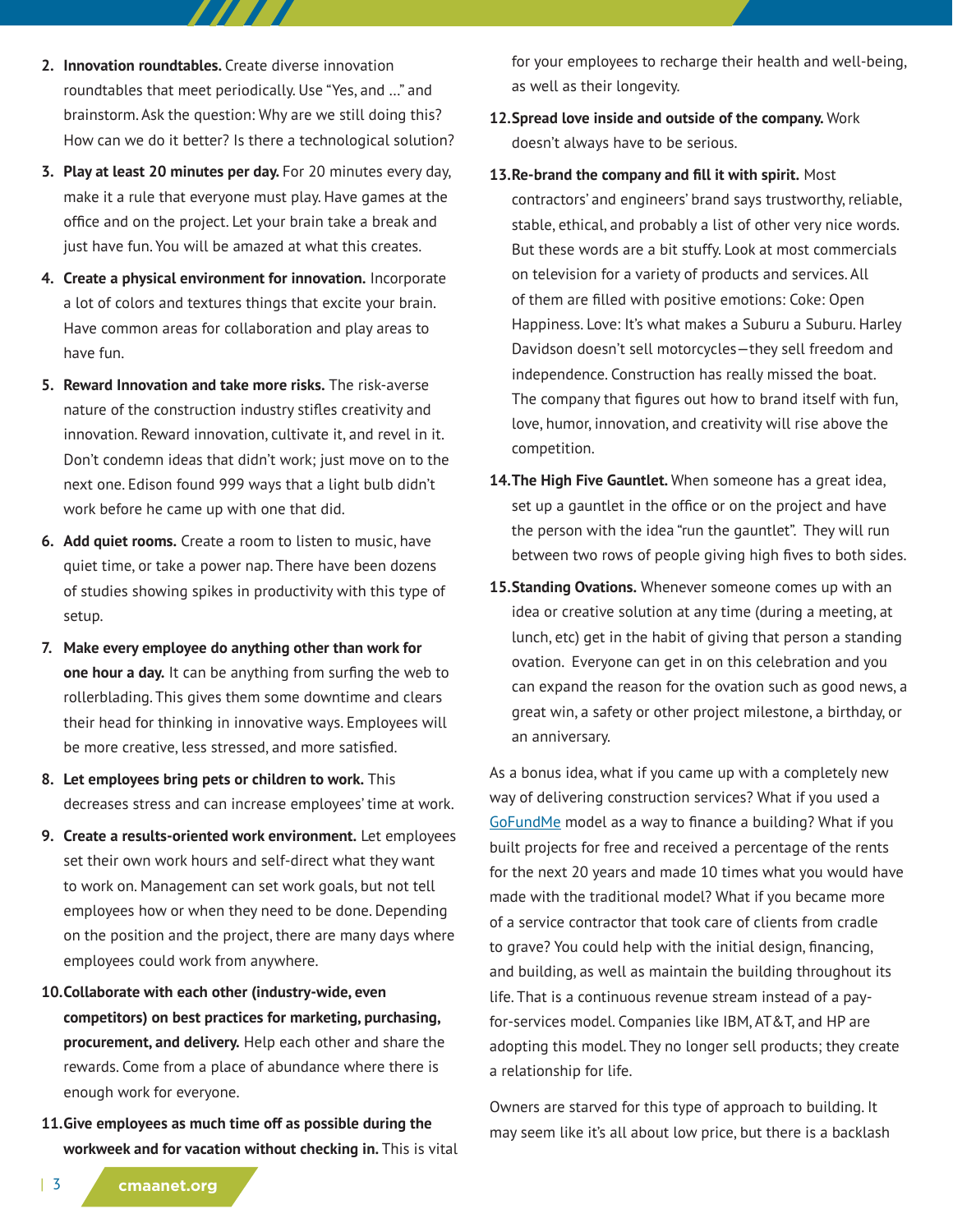to the low bid mentality. The only ones making money are the lawyers. And according to Herb Kelleher, CEO of Southwest Airlines, "spirit" and intangibles are much harder for the competition to replicate.

These ideas may seem ridiculous. It may seem impossible to do any of these in the construction business, especially on projects. But the bottom line is that the companies that actually implement these kinds of radical changes and find new ways of working will dominate the industry. It may not be the ideas listed above; new strategies would have to be adapted and changed to fit company culture and industry standards. But the firms that continue to limp along with concepts that are hundreds or thousands of years old are doomed.

## **20 Ways to Enhance Your Personal Creativity**

And what about you as an individual? How do you get your own creative juices flowing?

- **1. Become more of an observer.** Observe people, situations, and places. Become more aware. If you have low emotional self-awareness, it will improve with this focus. Quick Exercise: Without looking, describe your phone home page and any other pages. What are the colors, icons, arrangements, etc? How did you do? How many times a day do you look at your phone? But do you really observe and truly see?
- **2. Become more aware of your environment.** When you start to observe more, you will start to notice your surroundings in a different way. Try this exercise. Point at various things in the room and name them out loud. Example: chair, table, desk, computer, monitor, etc. Now point at various things in the room (they can be the same objects) and name the last thing that you pointed at. Example: point at chair, then point at table and say "chair", point at desk and say "table", point at computer and say "desk", point at monitor and say "computer". Now point at all of the things in the room (it can be the same objects) and name them ANYTHING you want to name them. Do this and then read the debrief.

**Debrief:** Did you have "rules" with your pointing and naming the objects ANYTHING? Most people say no. Did you have the rule that you couldn't name it what it really was? Did you have the rule that you name it a category like fruits or animals? Did you have the rule that you had to be clever and innovative when naming? Did you have the rule that you had to be really good at this? So maybe you did have some rules. The first point is that this exercise creates more awareness. Your brain knows what a chair is, so it doesn't process that information. But when you point and name something else, your brain is forced to process that information. It creates a hyper awareness. You have awakened the brain from its sleep. Look around the room and see if there are things that you didn't notice when we first started this exercise. The second point is that we all have these rules and limiting beliefs. Don't automatically put things in categories or make rules. Be wide open to anything. If you want to do a final test, point and name things in the room and truly make it stream of consciousness. Truly name the items the first thing that pops into your head and be open and relaxed. It's harder than it sounds.

- **3. Build in reflection time every day.** There are hundreds of stories about "eureka" moments in the shower or sitting under a tree. This allows your brain to process and make connections.
- **4. Get out of your routines.** Drive a different way to work, towel off from the shower differently, dress with a different order, use your opposite hand all day, or tie your shoes differently (don't use your thumbs). Do anything to get your brain out of a subconscious fog.
- **5. Expand your knowledge.** Know a little bit about a lot of different things. Creativity comes out of the merging of different ideas. The more ideas floating around in your brain, the more possibility for connections and creative thought.
- **6. Play like a kid.** Play. Make mistakes. Be silly. Dance. Pretend. Make stuff up. Be with kids.
- **7. Disconnect from the world.** I encourage everyone to completely disconnect from the world: no television, no email, no phones, and no tablets. And something miraculous happens around the third day. Everyone starts freeing their brain and getting amazing insights and thoughts. Try it!
- **8. Get a little crazy.** Do something weird, yell at the top of your lungs or talk in a strange voice.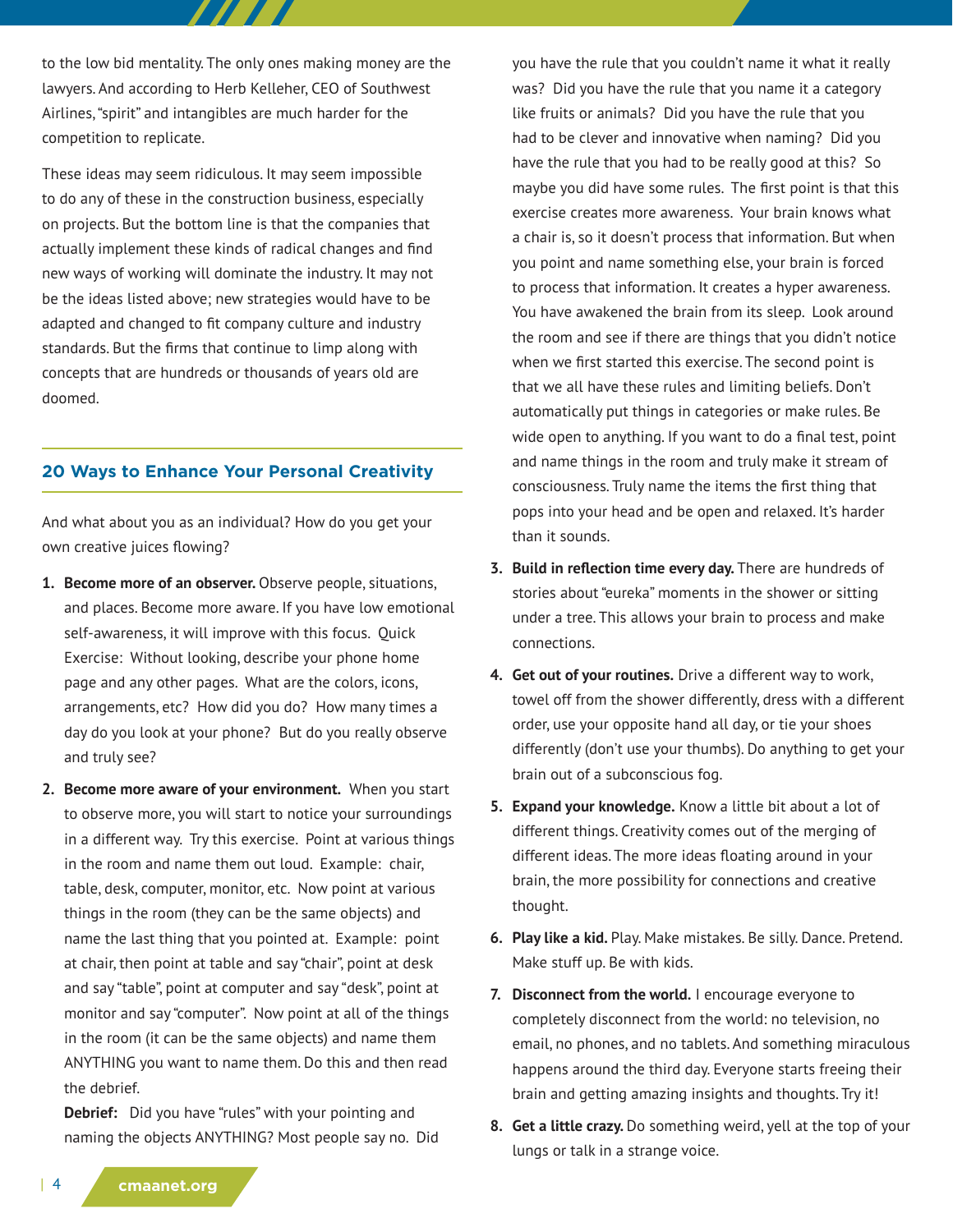- **9. Do something outside your comfort zone.** Join a dance class, acting class, or improv class. Learn something new like chess or rock climbing or computer code writing.
- 10. Know that everyone is creative. Creativity is like a muscle; it can be developed. When you look at the typical profile for most construction partners, they score high in reality testing (black and white thinkers) and problem solving and low in flexibility. This is not an ideal profile for creativity, but the good news is people can change.
- **11.Accept that more heads are better than one.** Bounce ideas off others. Brainstorm in diverse groups without any censorship. Different perspectives can generate amazing creativity.
- **12.Start writing things down.** Make lists. When you get an idea, capture it. Keep writing, even after you have exhausted all possibilities.
- **13.Reframe the problem.** Create an unusual solution and then ask yourself, "Why is this a great solution?"
- **14.Use a ridiculous correlation.** Randomly put your finger in a book, look for the nearest noun and ask yourself, "How is this problem like a [fill in the blank]?" Brainstorm in this manner will help give you some perspective on the problem.
- **15.Don't say "no" or "yes, but..." or "I tried that before and it didn't work."** Say "yes, and…" to build on the ideas generated.
- **16.Use Your Subconscious.** Plant a problem in your brain before bed and see what your subconscious comes up with the next morning. Think of a problem you are struggling with, then take a walk in nature and DON'T think about the problem. When you return, see what your subconscious comes up with.
- **17. Know you are truly unique.** Your brain is the only brain that thinks like you do. Celebrate that and promote that and know that you can break through anything. Lack of experience can be an asset. Sometimes a master can't see past how he's always done it.
- **18.Get physical.** While you are thinking, do a physical activity such as walking, stomping, shaking, dancing, or running. It will help your brain work better.
- **19.Ask the right questions.** Instead of asking "paper or plastic?" ask "how would you like to carry your groceries home?" A

canvas bag might be the "right" answer. Try this exercise: Download the nine dots. Connect the nine dots by drawing only four straight lines. Now look at the solution.

**20.Improvisation Drive.** When driving, look for roads, bridges, overpasses, and highways named after people. Take that person's name and make up a story about them. You can do it collaboratively or alone.

A famous creativity experiment asks people to connect nine dots using four straight lines without lifting the pencil from the paper. Try it and see what you come up with. Don't look below for the answer!

Here is the "answer". This is where the saying "thinking outside the box" comes from.



But what if you took a different approach to this problem? What if you asked, How many ways can you connect these nine dots with as few lines as possible? When you ask that question, you get all kinds of creative solutions, such as:

- » one big fat line;
- » one line that circles the earth three times and connects each row of dots;
- » one line, where the paper is folded and the dots are all stacked on top of each other; and
- » three lines, where the dots are fat and the lines form a "z."

By asking a different question and expanding those limits, the number of ideas and potential solutions expand as well.

The next time you are faced with a dilemma, the next time you want to develop a strategic plan, the next time you are stuck, and the next time you want to try to do things differently, spark the genius in yourself and cultivate creativity in your company by creating an atmosphere of innovation.  $\mathcal{L}$ 

| 5 **cmaanet.org**